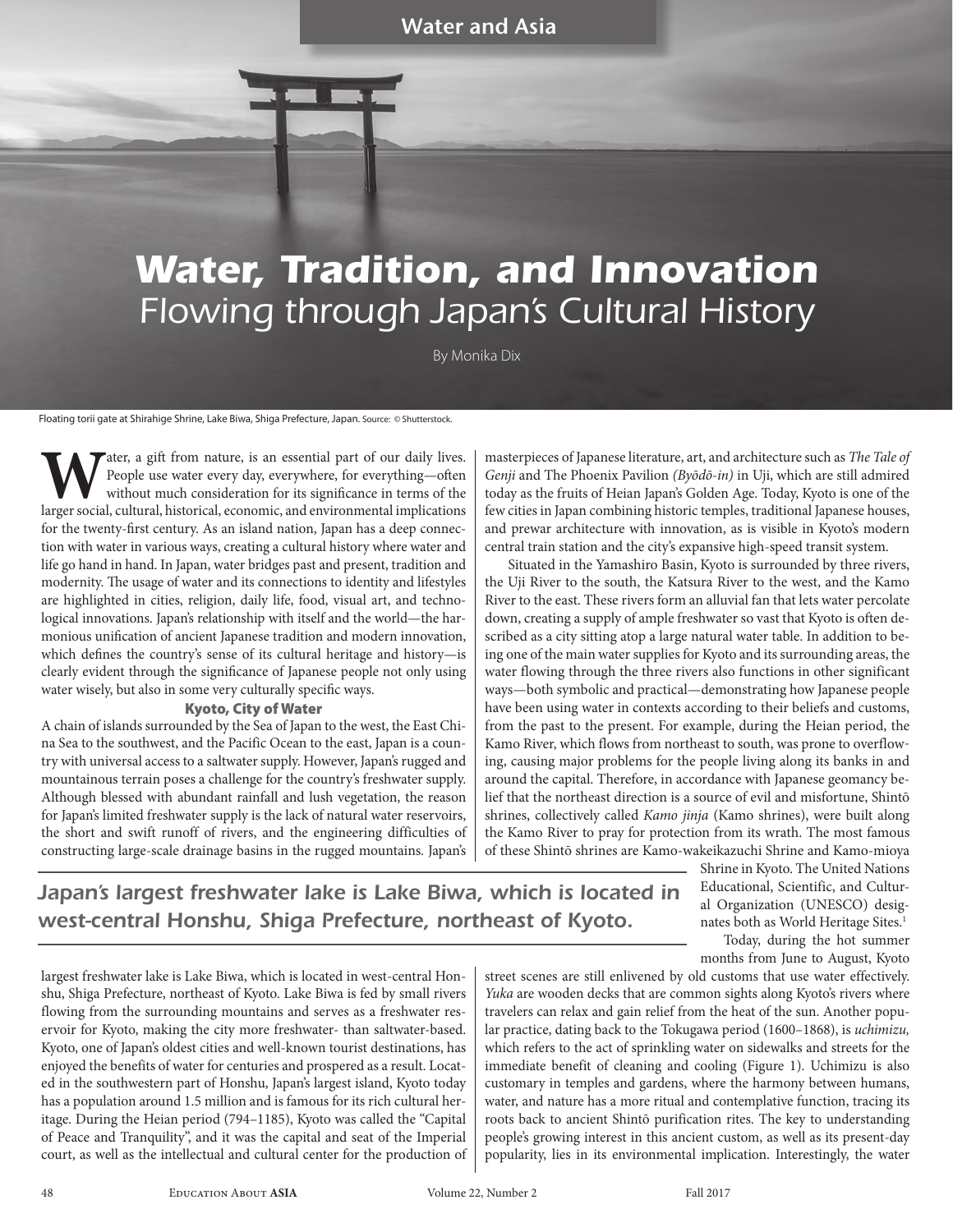## Water and Asia

utilized for uchimizu practice is not freshwater taken from rivers or household taps, but water that people recycled from their baths, rain, and air-conditioning equipment. In this way, uchimizu practice successfully exemplifies traditional religious, aesthetic, and utilitarian Japanese values by combining ends while at the same time making Japanese people think about using wastewater efficiently. In 2003, Japan conducted its first Mission Uchimizu, a campaign that took the country by storm in an effort to address the issues of climate change and heat-island effect**.** This phenomenon refers to air temperatures in densely built urban areas being higher than the temperatures of the surrounding rural areas—an increasing problem in large cities like Tokyo. These higher urban temperatures have a serious impact on the electricity demand for air conditioning in buildings and increase smog production, as well as the emission of pollutants. By means of social media and other campaigns, 340,000 people participated in the 2003 Mission Uchimizu, and as a result, in places where uchimizu occurred, the temperature decreased by about one degree. The 2005 Mission Uchimizu became a national movement, with 7.7 million participants.<sup>2</sup>

### Japanese Religion and Water

Apart from being places of worship along the Kamo River, Shintō shrines offer a more in-depth look into the relationship between Japanese religion and water. Shintō, literally meaning "the way of the gods," is the indigenous religion of Japan and focuses on the worship of nature deities called *kami*—invisible spirits believed to dwell in elements of nature such as trees, rocks, and waterfalls. Frequently, ropes are tied around trees, marking them as sacred places of the kami*.* There are many Shintō shrines

throughout Japan, but one of the two most famous shrines is the Ise Grand Shrine.<sup>3</sup> The Ise Shrine is dedicated to the Sun goddess Amaterasu, who is also venerated as the ancestor of the Japanese Emperor. Prior to entering a Shintō shrine, people pass through a simple wooden gate called *tori*, which symbolically separates the secular realm from the religious one, and purify themselves with freshwater from basins at the shrine entrance before praying and giving offerings to the kami (Figure 2).

*Harae,* or purification rituals, play a significant role in Shintō and involve cleansing one's hands and mouth with water. Harae is performed at the beginning of the Shintō ceremony so that people can rid themselves of any kind of pollution that, according to popular folk belief, includes sins, uncleanliness, bad luck, and diseases.<sup>4</sup> This ritual cleansing is achieved by symbolic washing with water or by having a Shintō priest wave a wooden wand with *haraigushi* (white zigzag paper streamers) attached to its end in a left-right-left movement over the person, object, or place to be purified.

Harae purification rites take place in various contexts. For example, during the annual Seven-Five-Three *(Shichi-go-san)* festival, a Shintō priest symbolically purifies children (three- and five-year-old boys, three- and seven-year-old girls) to bestow them with health and prosperity. Shintō purification is also commonly performed at the groundbreaking ceremonies of homes and businesses, in a car before it is first driven, or in an airplane before it takes off in flight for the first time to ensure good luck and safety.



Figure 1. Uchimizu in Ginza,Tokyo, August 2010. Source: *Wikimedia Commons* at https://tinyurl.com/ycqlk4ue.



Figure 2. Purification before giving offering to the Kami. Source: © Shutterstock.

The origin of harae can be traced back to the mythological stories associated with the Shintō deity Amaterasu in the *Kojiki* (*Record of Ancient Matters*). The *Kojiki*, compiled in 712, is Japan's oldest extant historical record recounting the country's mythological origin legend. In the *Kojiki* account:

*One day, while Amaterasu was supervising the weaving of the garments of the gods in the pure weaving hall, Susano-o broke through the roof and let fall a heavenly horse which had been flayed. This startled one of Amaterasu's attendants who, in her agitation, accidentally killed herself with the loom's shuttle. Amaterasu fled to the heavenly cave Amano-Iwato. Susano-o was subsequently expelled from heaven and Amaterasu's sovereignty resumed. The traditional harae Shintō purification ritual is represented when Susano-o is removed from heaven.*<sup>5</sup>

Another distinctive ritual related to harae is the rite of water purification called *misogi*. Originally, misogi denoted a practice of purification where devotees stood under the pounding cascade of a waterfall while chanting prayers. Since waterfalls are viewed as natural habitats of Shintō kami, the misogi practice elevates the harae purification practice to an immediate harmonious union between devotees and Shintō gods. The origin of misogi*,* a purification rite using water to free body and mind from pollution, can be traced back to the mythological stories of Izanami and Izanagi in the *Kojiki.*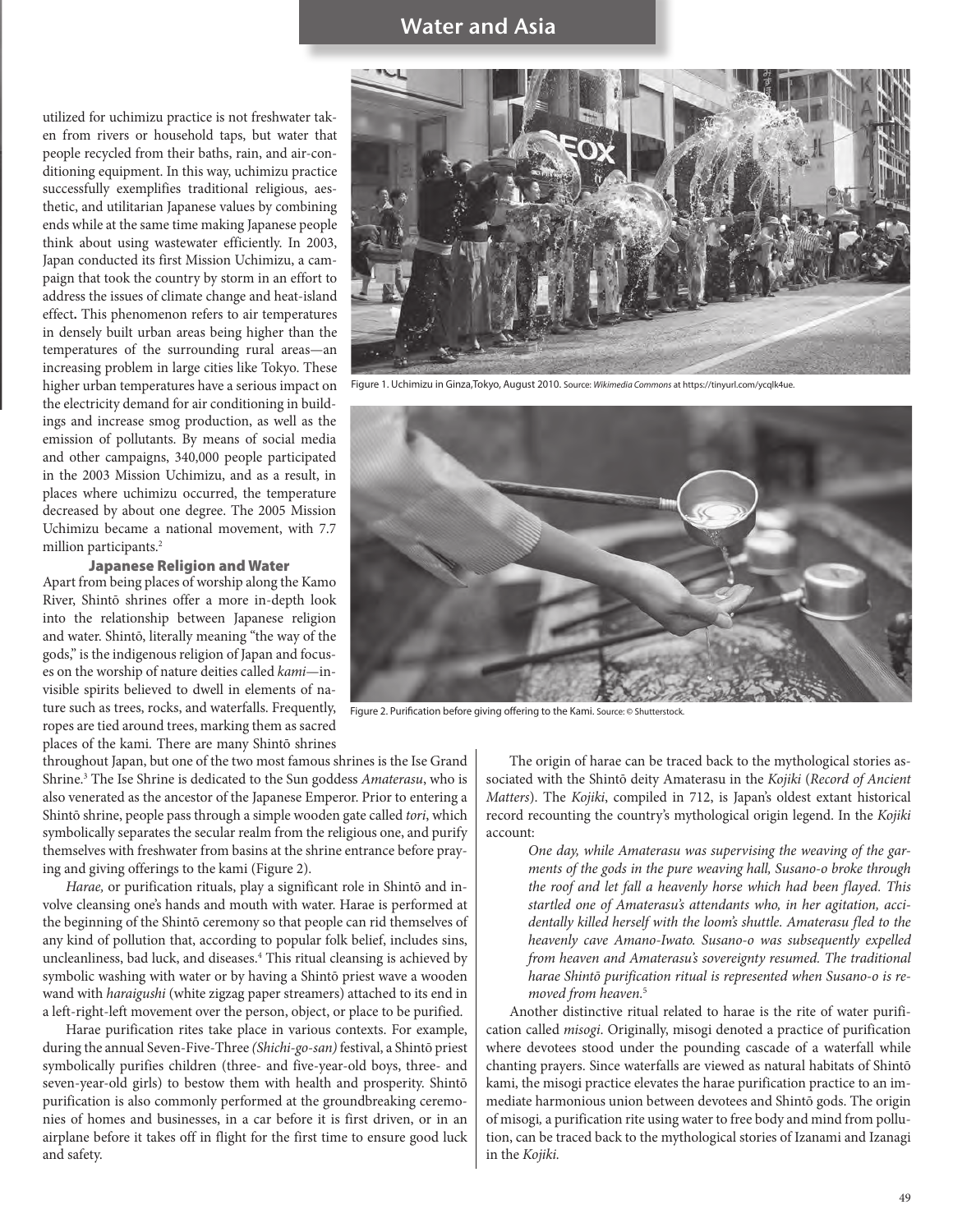

Figure 3. Screen capture from the video *Misogi Water Purification Ritual*. Source: Shinsenjutsu Japanese Fighting Arts YouTube channel at https://tinyurl.com/ybq3kp37.



Figure 4. Participants taking a "purification" dip in ice-cold water during the annual New Year ice bath ceremony at Kanda Shrine in Tokyo, Japan, January 2015. A traditional "soul-purification" ceremony to test their endurance they believe will purify their souls and bring them good luck. Source: Screen capture from a Nippon News video on YouTube at https://tinyurl.com/y7nzf7mj.

### *Izanagi, after visiting the "bottom country," or place of afterlife, returned to Earth and ritually bathed in the Tachibana River to rid himself of impurities.*<sup>6</sup>

Today, the misogi ritual encompasses more meanings of cleansing one's body and soul, includes drinking sacred water from a waterfall, standing in a river or in an artificially constructed pool in front of a popular Shintō shrine, and emerging one's entire body in water. Women wear white kimono-like robes and men white loincloths; both wear headbands (Figures 3 and 4).7 For example, at Kiyomizu Temple in Kyoto, people flock to the "Sound-of-Wings" waterfall, but the majority of visitors only drink the water instead of bathing in it, signaling a shift from tradition to modernity.

#### Japanese Cuisine and Water

The purity of water and its usage also plays an important role for traditional Japanese cuisine or *washoku*. The heart of traditional Japanese cuisine is *dashi*, a broth made by steeping a variety of dried foods in water to release their flavor (Figure 5). It is the base for a clear soup (*suimono*) and miso soup, which are essential parts of traditional Japanese meals. Once the dashi is made, ingredients for the soup are added, simmered in, and then seasoned with soy sauce or salt for suimono and miso for miso soup. As for the dashi itself, the most common ingredients are a type of seaweed called *kombu* (kelp) and *katsuo-bushi* shavings (bonito fish that has *Among the many representations of water in ancient and modern Japanese art, the most famous motif is the wave.*

been heated to dry it). Other items used to make dashi are small dried sardines, or *niboshi*, and dried *shitake* mushrooms. Due to the dried ingredients, dashi contains no fat, setting it apart from the soup stock of Western and Chinese cuisine. Regarding the making of dashi, the katsuo-bushi shavings are added to the water after it begins to boil, whereas the kombu, niboshi*,* and dried shitake are generally steeped in cold water first, after which you have a choice depending on the meal you are preparing either bring the temperature up to simmer or take the ingredients out before heating the water. Due to Japan's topography, the water is very soft, which gives the dashi its light characteristic of washoku cuisine.

#### Water and Art

In addition to constituting an indispensible element of traditional Japanese cuisine, water is also an integral part of the Japanese visual arts. Among the many representations of water in ancient and modern Japanese art, the most famous motif is the wave. The simplest depiction is that of concentric semicircles aligned in a staggered fashion to symbolize waves, a pattern known as *seigaiha* (blue ocean waves) (Figure 6). The origins of seigaiha can be traced back to the *gagaku*, ancient Japanese court music and dance, that flourished under the patronage of the Imperial Court in the Heian period. The seigaiha pattern is believed to have originated from

a gagaku piece by the same name*,* where dance performers wore costumes decorated with this blue ocean wave pattern. Although simple, the gentle waves extend in all directions without end, creating a feeling of happiness and good luck that hopefully will last forever. This seigaiha motive is a favorite in Japan, a nation surrounded by the sea, as well as with foreign visitors. Today, items decorated with this blue ocean wave pattern include silk kimono, *yukata* (traditional Japanese cotton robes), hand towels, and tableware such as cups, plates, and bowls. Most recently, the seigaiha symbolic wave patterns have also become popular among graphic designers and tattoo artists, two growing art trends in twenty-first-century Japan bridging tradition and innovation.

### Japan: Water Conservation and Sustainable Living

Water conservation and sustainable living in Japan have overcome numerous challenges. As mentioned in the beginning of this essay, Japan benefits from universal access of water due to its topography. In terms of sustainable living, Japan also has one of the lowest levels of water distribution losses in the world, as well as very high standards for the quality of its drinking water and treated wastewater. While Japan is not a country stressed for water, the country's water availability varies greatly from year to year, season to season, regionally, and at times of natural disasters such as droughts or earthquakes. In an effort to promote water conservation and sustainable